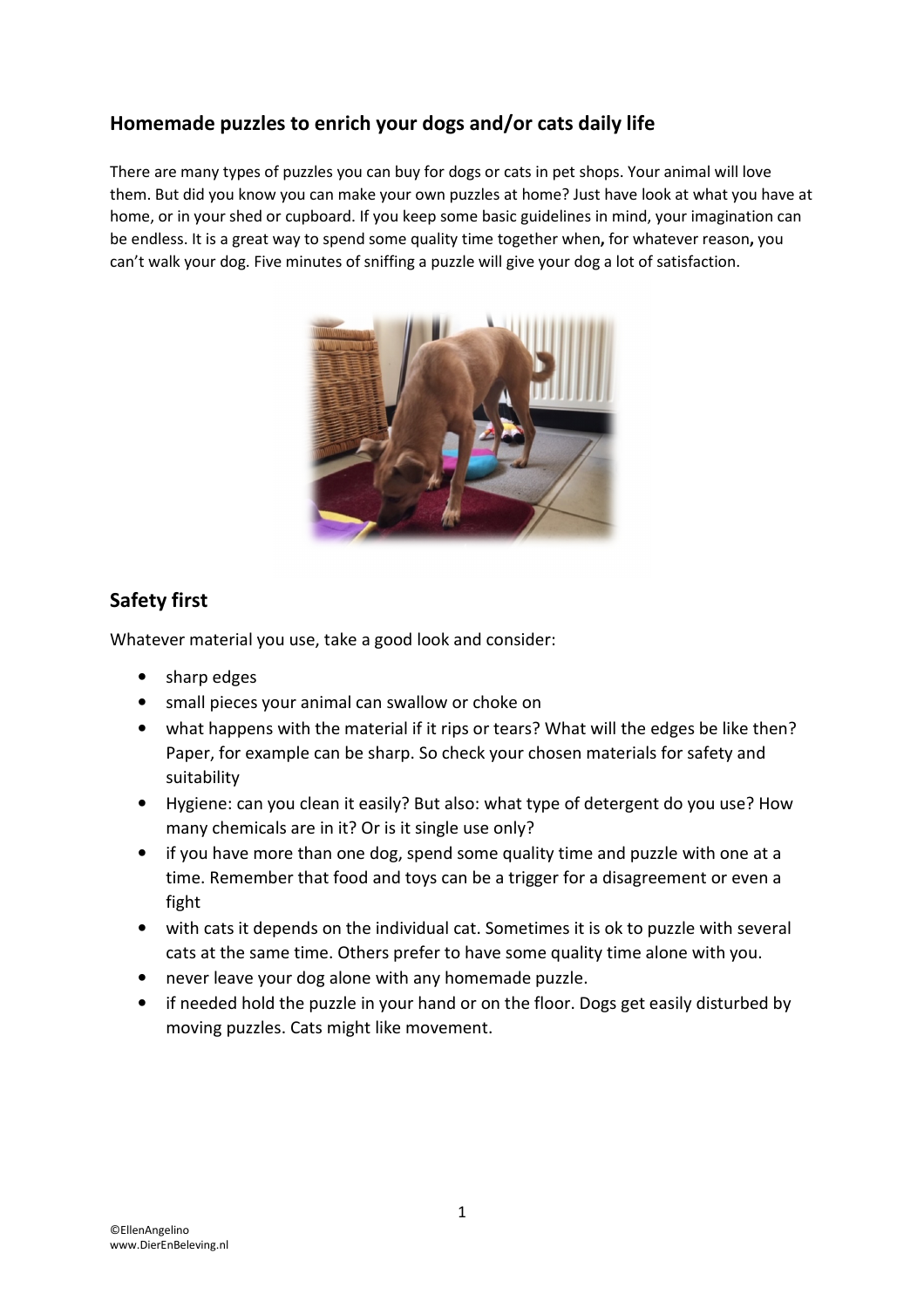

#### Made to measure

Homemade puzzles are for your own animal(s), so consider what your pet likes. Do they solve the puzzle with their paws? Their mouth? Or with both? In case of a dog, consider their size: do you have a Great Dane or a Chihuahua. Although I've seen Great Danes being very gentle and Chihuahuas who could be quite rough. But make sure your puzzle is the right size for little or large noses and paws. Cat's don't differ much in size, but their tactics can differ. Does your animal prefer hard or soft materials? With a little preparation you will find out what suits your animal best. And last but not least: what size of puzzle suits you animal? The height of the puzzle and the posture your animals need to have to stand or lie comfortable with it. Think again about the Chihuahua and the Great Dane. Also, age and health can be something to bear in mind and how to make it as comfortable as possible for you animal to have a fun time solving a homemade puzzle.



### What do you need besides the puzzle

- a lot of small treats
- if your dog is used to a target mat it can be useful to have this too
- a big non-slip mat for both the puzzle and the animal or put the puzzle on carpet or other non-slip flooring
- a filled water bowl (sniffing makes thirsty)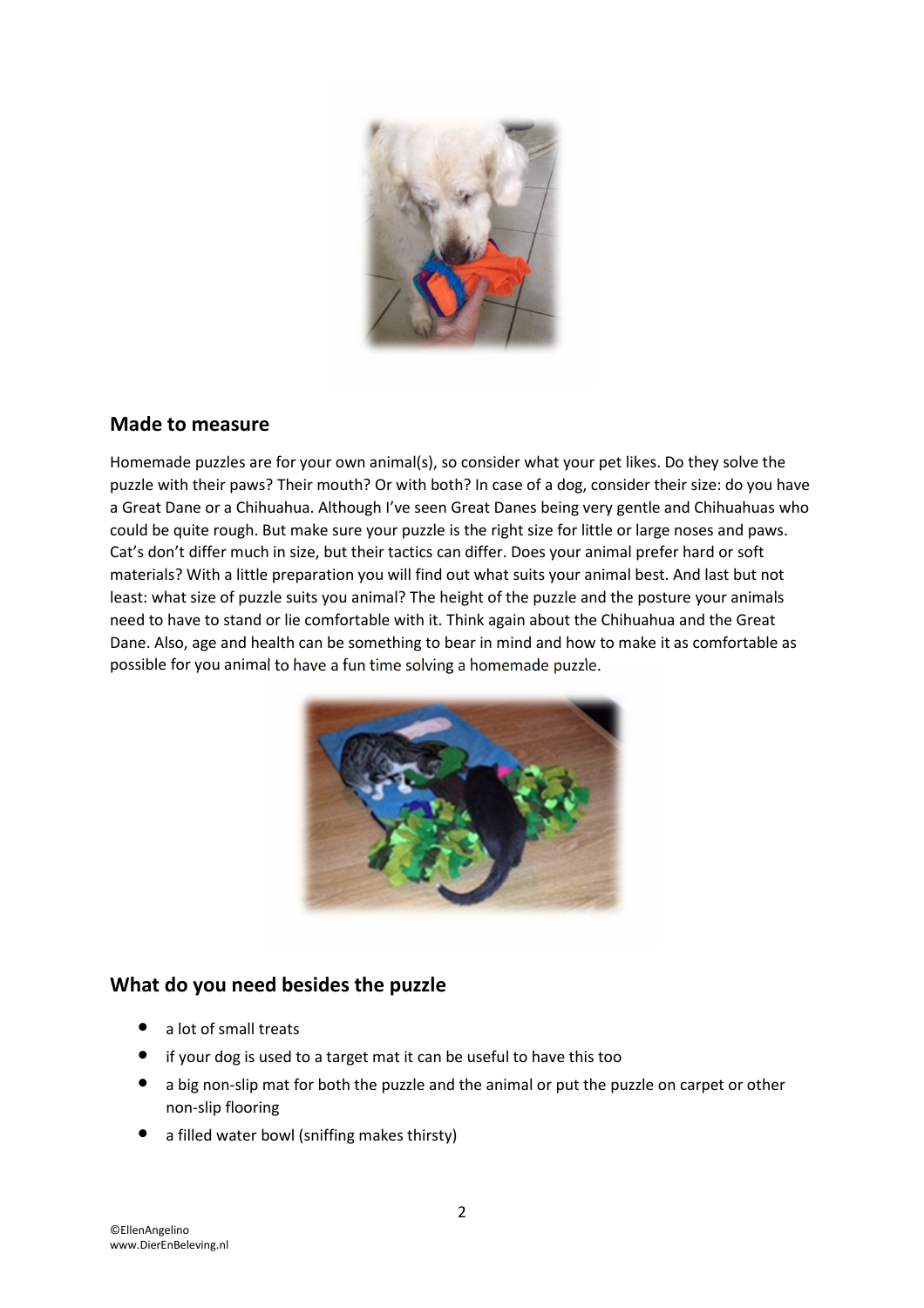### How to start

Homemade puzzles are made from materials that we use in our daily life. For your animal they can be totally new or even when they know the material the use of it in a puzzle will be new. So think about how you would build it up step by step. Break it into small steps. There isn't a set end goal. It is about doing the puzzle together and not a competition of who can do the most steps. Enjoy the process!



Example step-by-step plan for the Muffin baking mould:

- Let your animal sniff the mould
- Put a few treats around it
- Put a few treats on and around the mould when it is upside down
- Fill some of the cups
- Fill one cup and put a smaller item on top, but never close the whole cup. It's important that your animal uses their nose to solve this puzzle
- Fill more cups and put more smaller items on top

Break it down into as many steps as you animal needs. Avoid frustration.

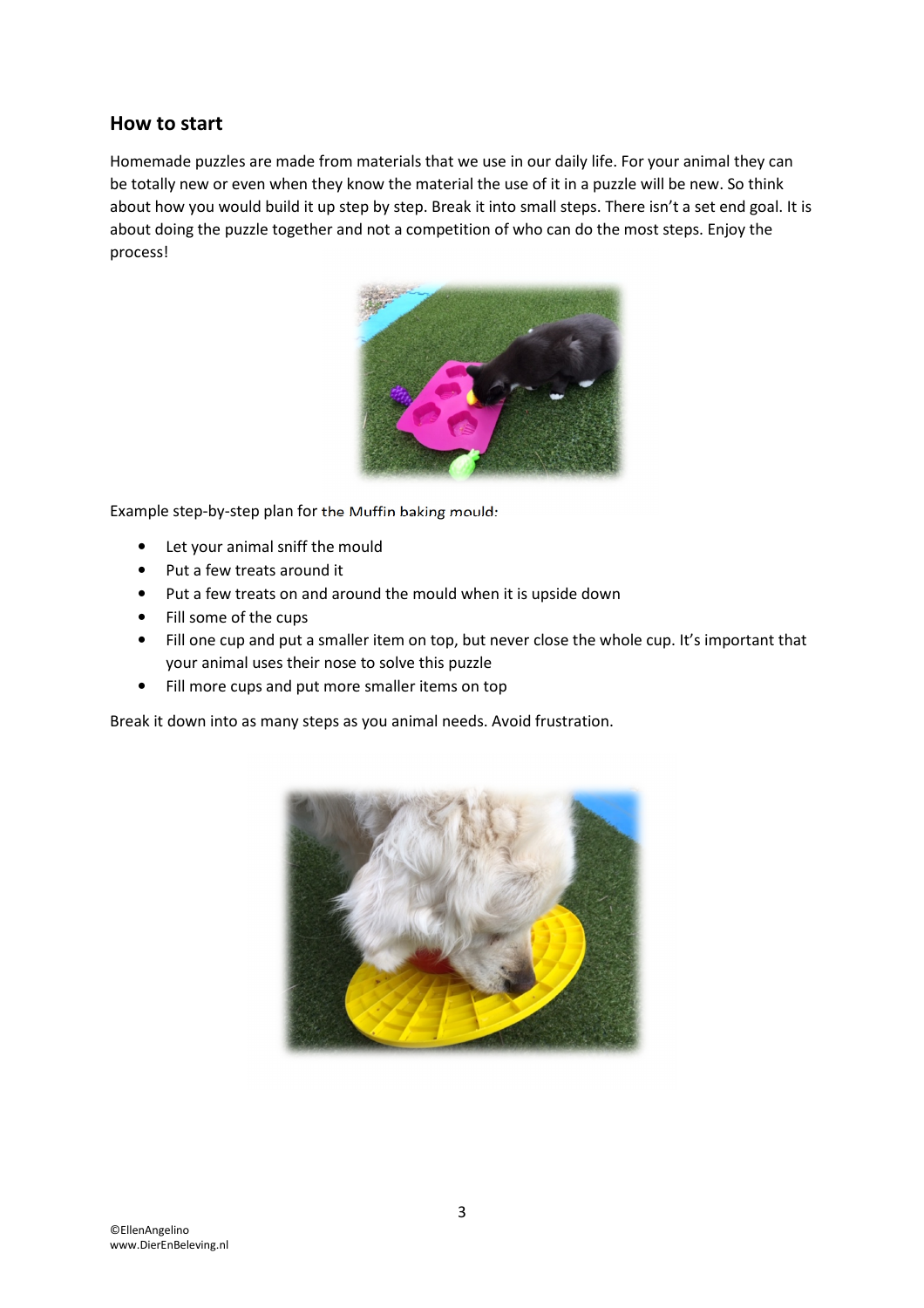## Tips & Tops

- When your animal is solving the puzzle don't speak. It will disturb the concentration.
- This sounds weird, but also don't praise your animal. The treat will do that job.
- Do not point out where the treat is. Go back to the step where your animal still was successful. And end there
- If filling the puzzle is too much for your animal to wait for. Give some treats on the floor away from the puzzle that will give you time to fill the puzzle again.
- If your dog knows a target mat you can use that too while you are filling the puzzle again. Don't forget to give a few treats on the mat too.
- Is there any frustration? Do not correct the animal but give some treats away from the puzzle and take the puzzle away. This way the session will end on a positive note.
- Every animal puzzles at their own level. It's not a competition.
- For dogs 5 minutes of doing a puzzle takes approx. as much effort as a half hour walk
- The concentration span of a cat is about 2-3 minutes.
- If a cat doesn't seem interested then try to throw the treat in the puzzle. Cats like to follow movement. In general outdoor cats are less interested in puzzles than indoor cats.
- Do not make it too difficult. If your animal starts demolishing the puzzle most of the time it is too difficult. Make your steps smaller. It is about enjoying the process together.
- Enough is enough. When your animal is tired or in any other way not interested. Give a treat and end on a positive note. Never just take away the puzzle without giving a treat.